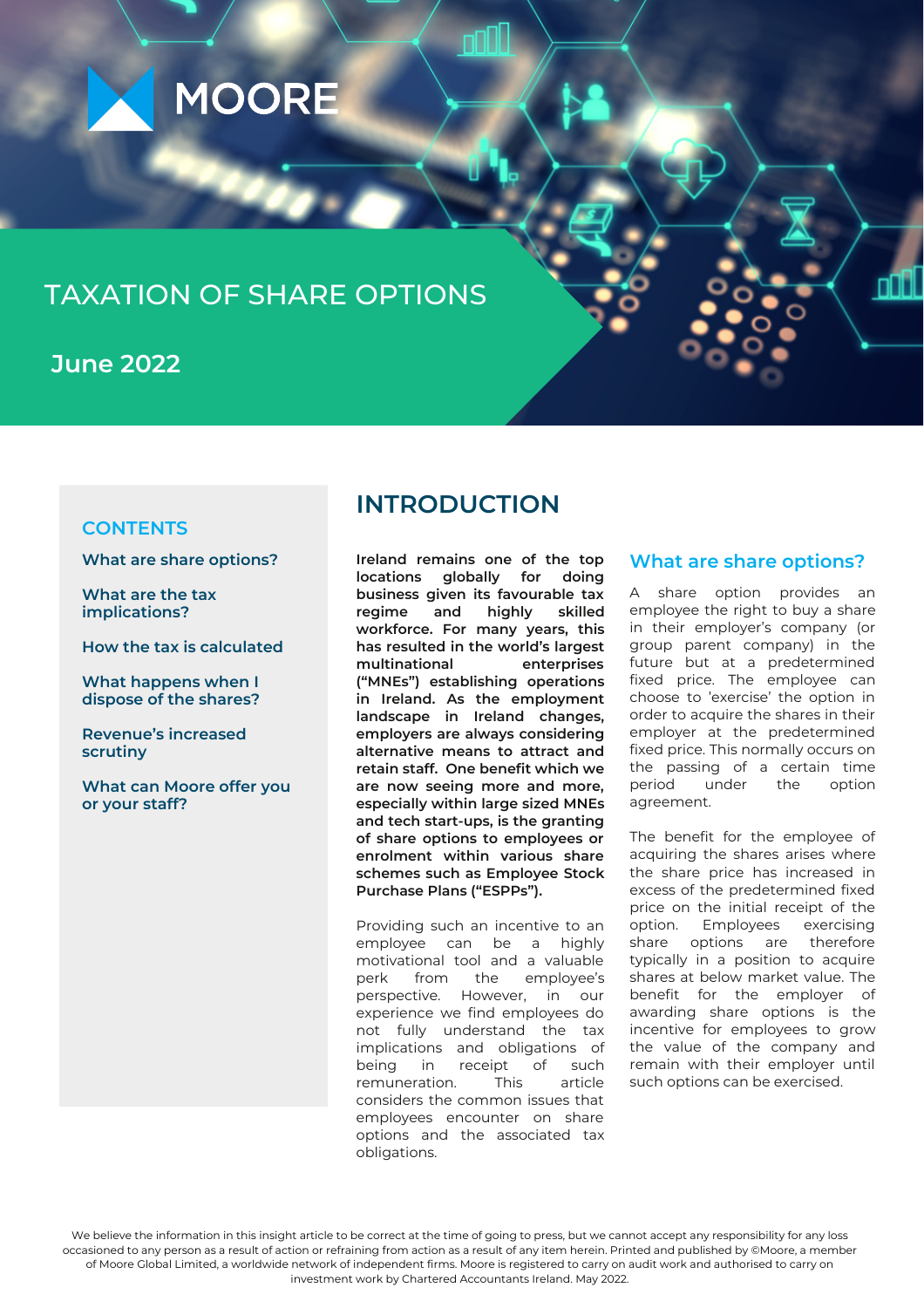### **What are the tax implications?**

The receipt of share options from an employer can have a number of tax implications for the employee. It is important to note that it is the responsibility of the employee to ensure tax obligations associated with share options are satisfied.

The most common type of share options granted to employees are considered "short options". These options must be exercised within 7 years of the grant date. There is no immediate tax due on grant of such options. However, where exercised, Income tax, Universal Social Charge ("USC") and PRSI are chargeable on the difference between the predetermined fixed price and the market value of the shares at the date of purchase. The employee must prepare and submit a Form RTSO1 to Revenue and ensure all liabilities are paid in full within 30 days of exercising the option to avoid interest and penalties.

Where a share option is capable of being exercised for a period of more than 7 years in the future, there may be tax obligations at the time of grant.

## **How the tax is calculated**

In 2019, an individual subject to 'marginal rates of tax' is granted options to purchase 1,000 shares in his/her employer 'Tech Limited' in 2022 for €5 per share. In 2022, the individual elects to exercise the options when the market value of the shares is €15 per share. The taxable value on exercise is €10,000 i.e. the difference between the amount paid and the value of the shares acquired.

| -Income Tax                   | €10,000 @ 40% = €4,000 |
|-------------------------------|------------------------|
| -Universal Social Charge      | €10,000 @ 8% = €800    |
| -Pay Related Social Insurance | €10,000 @ 4% = €400    |

Total Liability  $= \epsilon$ 5,200

## **What happens when I dispose of the shares?**

It is common practice for employees who have been granted share options to "exercise and sell" the share option on the same day. This results in the employee exercising the share option and immediately selling the shares to realise the value of the shares. Therefore, the

shares are usually acquired and disposed of at the same price and no Capital Gains Tax ("CGT") implications would generally arise.

Where an employee exercises the option but decides to hold the shares for a period of time, this may result in exposure to CGT should the share value appreciate between the date of exercise and the date of disposal. The employee must ensure the relevant tax liabilities are paid on time and the subsequent return filed with Revenue to avoid interest and penalties.

### **Revenue's increased scrutiny**

We have recently seen some very high profile cases of Revenue reviewing the operation of share option schemes within the tech sector. As part of these reviews, the compliance of many taxpayers has come under scrutiny. This highlights Revenue's awareness of the popularity of this form of benefit and their focus to ensure compliance at all levels of the associated schemes. Therefore, it is as important as ever for the relevant taxpayers to be compliant with the tax obligations associated with share options.

Where the tax associated with the granting of share options is not paid when it is due, Revenue may apply interest and penalties. If we take the above example again and assume the tax is paid one year after it is due, the following liabilities may arise:

| -Income Tax                                                       | €10,000 @ 40% = €4,000 |  |
|-------------------------------------------------------------------|------------------------|--|
| -Universal Social Charge                                          | €10,000 @ 8% = €800    |  |
| -Pay Related Social Insurance                                     | €10,000 @ 4% = $€400$  |  |
| -Original Liability                                               | $= 65,200$             |  |
| -Interest 365 days @ 0.0219% (8% p.a.)                            | $= €.416$              |  |
| -Potential Penalty @ 10% (qualifying disclosure) = $\epsilon$ 562 |                        |  |
|                                                                   |                        |  |

Total amount payable  $= \epsilon$ 6,178

### **What can Moore offer you or your staff?**

At Moore, we assist a number of clients, both employers and employees, in respect of share options and associated transactions. We have advised on the establishment of various share schemes tailored for

We believe the information in this insight article to be correct at the time of going to press, but we cannot accept any responsibility for any loss occasioned to any person as a result of action or refraining from action as a result of any item herein. Printed and published by ©Moore, a member of Moore Global Limited, a worldwide network of independent firms. Moore is registered to carry on audit work and authorised to carry on investment work by Chartered Accountants Ireland. May 2022.